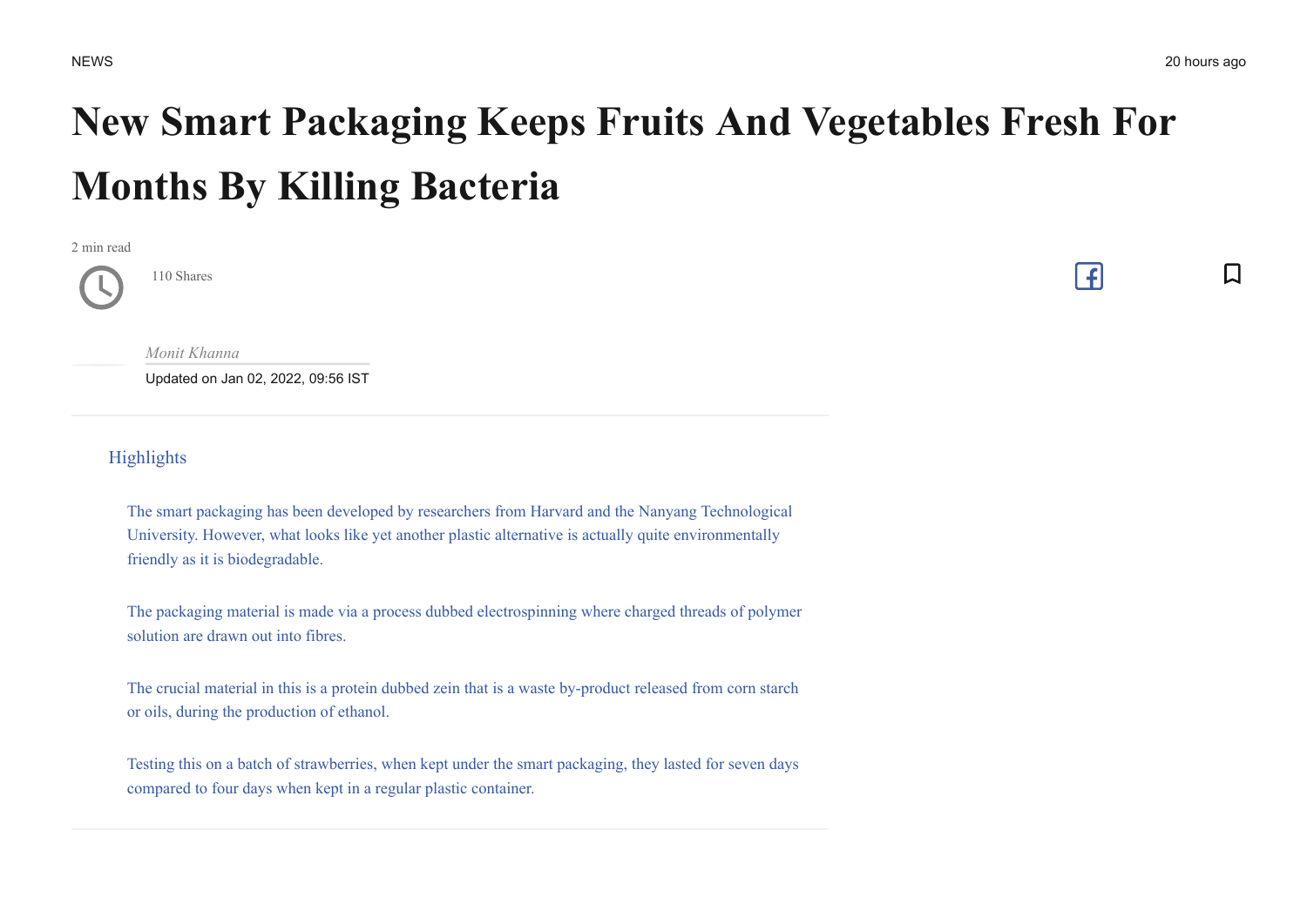Groceries, especially fruits and vegetables tend to go bad just after a few days, which can be a bummer if your favourite veggie ends up in some corner of your refrigerator.



NTU Singapore

## **Also Read: 10 [Innovative](https://www.indiatimes.com/technology/science-and-future/10-tech-solutions-plastic-pollution-544071.html) Tech Solutions To Help Curb Plastic Pollution**

However, now, researchers have **[created](https://pubs.acs.org/doi/10.1021/acsami.1c12319)** a smart food packaging that slowly releases microbials, killing vegetable-rotting bacteria and keeping them fresh for a while longer.

The smart packaging has been developed by researchers from Harvard and the Nanyang Technological University. However, what looks like yet another plastic alternative is actually quite environmentally friendly as it is biodegradable.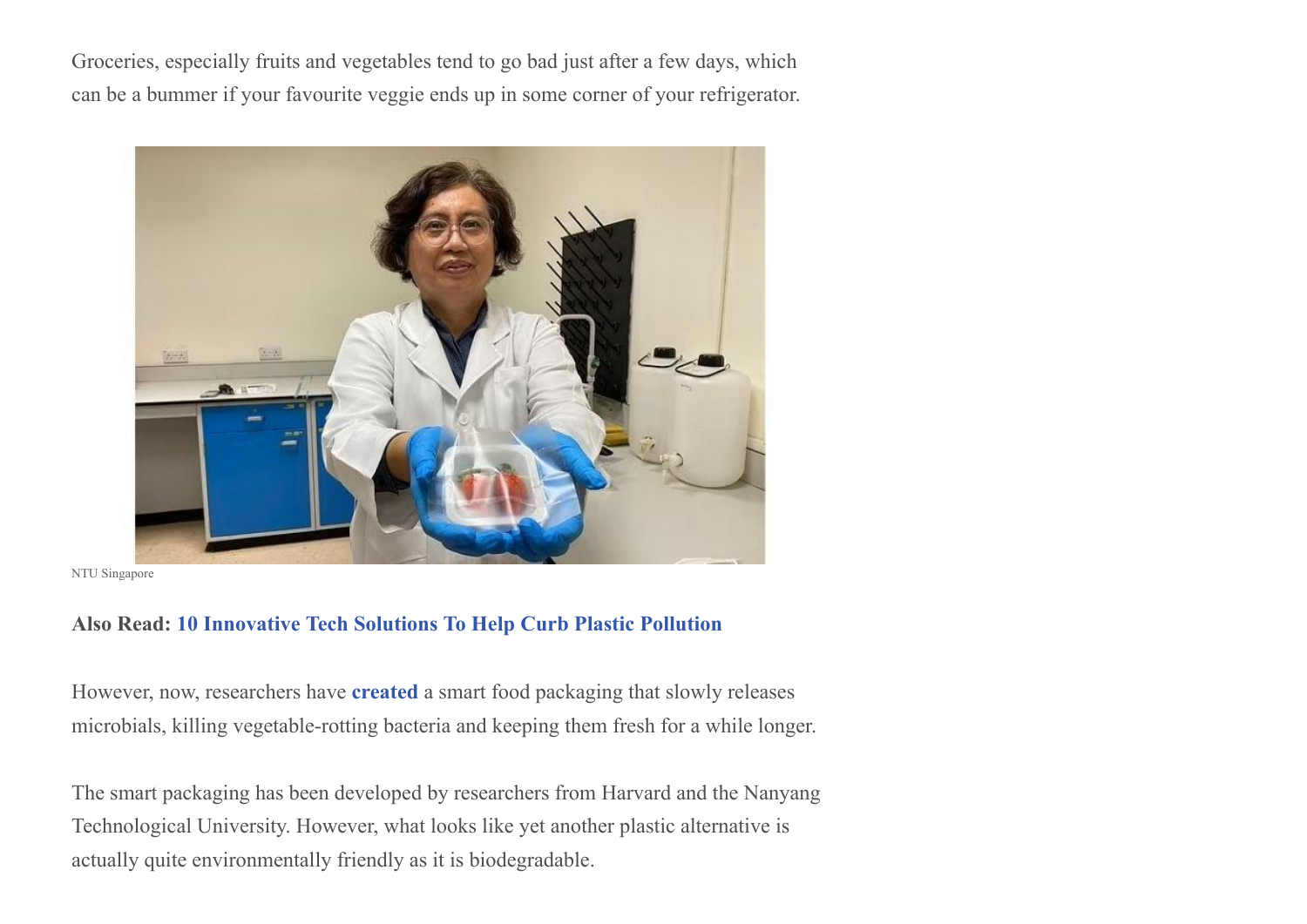The packaging material is made via a process dubbed electrospinning where charged threads of polymer solution are drawn out into fibres. The crucial material in this is a protein dubbed zein that is a waste by-product released from corn starch or oils, during the production of ethanol.

To this, the researchers add plant starch cellulose and acetic acid. These were further infused with natural antimicrobial compounds derived from plants like thyme oil, citric acid.

Lab testing revealed that the antimicrobials are released in miniscule amounts from the fibres in the packaging material when it is exposed to either rise in humidity or release of enzymes by certain microorganisms.

## **Also Read: Using Plastic Garbage, Coastal Species Are Now Travelling To Uncharted [Territories](https://www.indiatimes.com/technology/science-and-future/using-plastic-garbage-coastal-species-are-now-travelling-to-uncharted-territories-556523.html)**

By only releasing compounds when needed, the packaging can survive for multiple exposures stretching across months.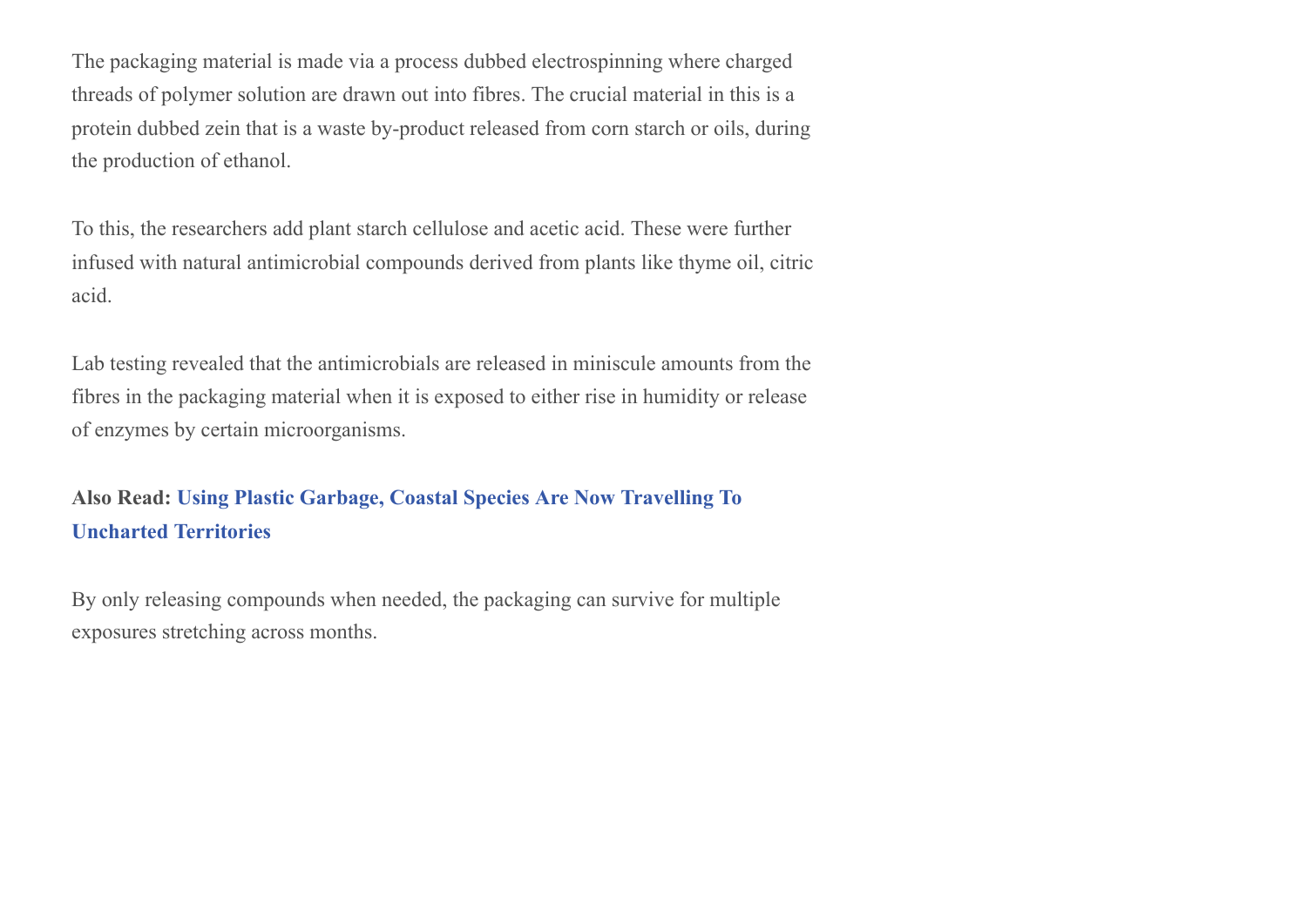

NTU Singapore

## **Also Read: [Researchers](https://www.indiatimes.com/technology/science-and-future/plastic-sunlight-disintegration-one-week-544896.html) Create Plastic That 100% Breaks Down In Sunlight Within A Week**

Testing this on a batch of strawberries, when kept under the smart packaging, they lasted for seven days compared to four days when kept in a regular plastic container.

Professor Philip Demokritou, Adjunct Professor of Environmental Health at Harvard Chan School explained, "Due to the globalisation of food supply and attitude shift towards a healthier lifestyle and environmentally friendly food packaging, there is a need to develop biodegradable, non-toxic and smart/responsive materials to enhance food safety and quality."